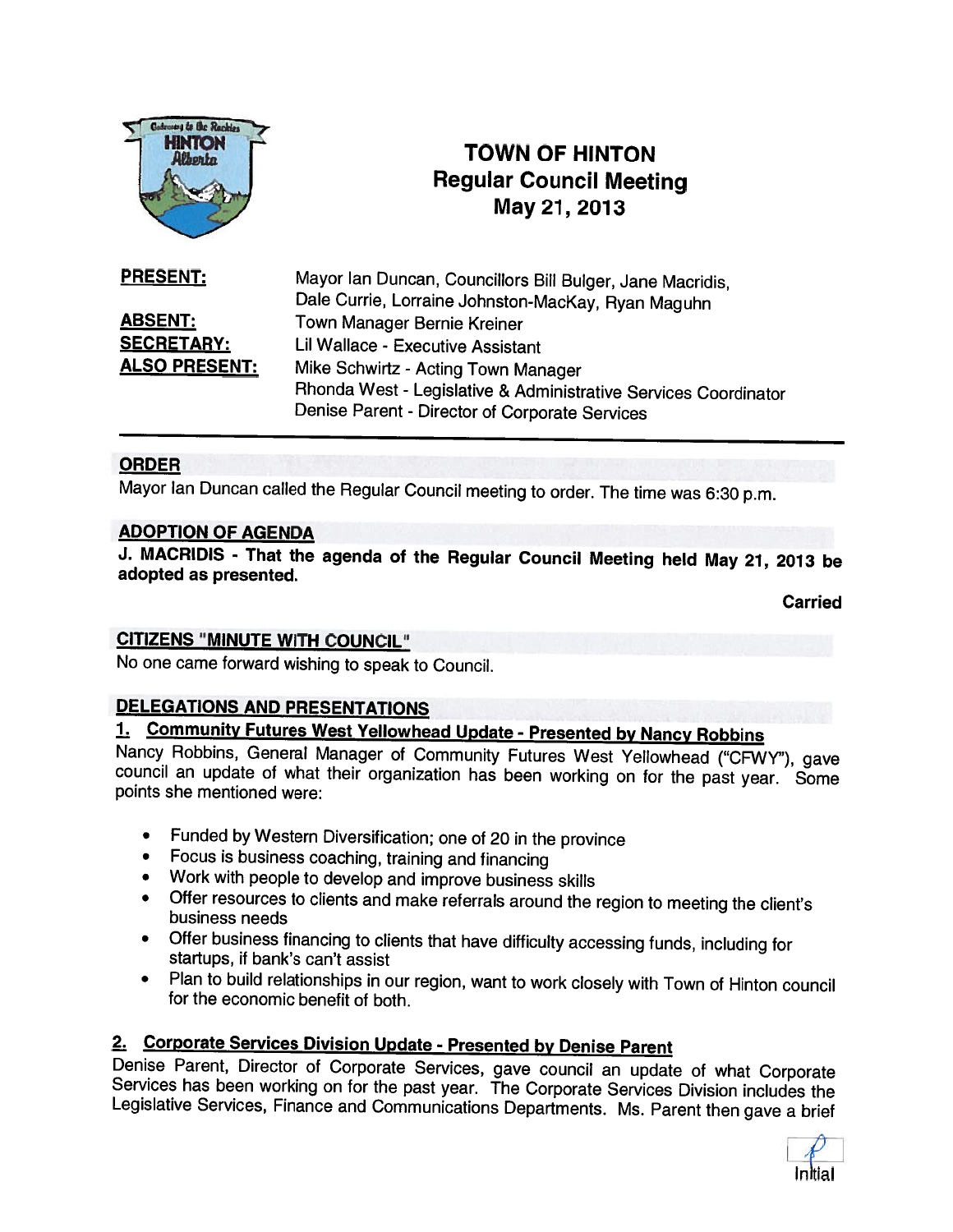Town of Hinton

Regular Meeting of Council — May 21, <sup>2013</sup>

Page 2

description of each job position in the Finance Department. Rhonda West, Legislative and Administrative Services Coordinator and Emily Olsen, Communications Coordinator, each then provided council with <sup>a</sup> brief description of their individual jobs and what they are working on for 2013.

# COUNCIL MINUTES FOR ADOPTION

- 1. Public Hearing Minutes May 7,2013
- 2. Standing Committee of Council Minutes April 23, <sup>2013</sup>
- 3. Regular Meeting of Council Minutes May 7, 2013
- 4. Standing Committee of Council Minutes May 14, <sup>2013</sup>

# R. MAGUHN - That the Minutes listed above be approved as presented.

Carried

# ACTION ITEMS

Refer to the Regular Council Meeting Agenda package for May 21, <sup>2013</sup> for detailed background information on these decisions.

No action items were presented.

# INFORMATION ITEMS

- 1. Council Information Package #1 previously circulated May 9, <sup>2013</sup>
- 2. Council Information Package #2 previously circulated May 16, <sup>2013</sup>

Mayor Duncan declared the proclamation for Seniors Week <sup>2013</sup> (June 3-9). The mayor then declared another proclamation for National Health & Fitness Day, being June 1, 2013.

## J. MACRIDIS - That Council Information Packages #1 and # <sup>2</sup> be accepted for information. Carried

# REPORTS FROM MAYOR, COUNCIL, TOWN MANAGER

1. Council Reporting (Training/Conferences/CEAC, Listening Teams, All Other Committees)

# Councillor Dale Currie reported:

 Asked council if he could attend Vitalize Conference June 13-15, 2013; Councilor Johnston-MacKay also asked council about attending the same conference and was advised she could not add to Councillor Currie's motion and would have to bring her own motion once this motion had been dealt with.

# J. MACRIDIS - That Councillor Currie attend the <sup>2013</sup> Vitalize Conference in Edmonton, Alberta from June 13 to 15, 2013.

# Carried

# Councillor Jane Macridis reported:

 As Deputy Mayor Maguhn is not able to attend, she will bring greetings as the Acting Deputy Mayor to the Seniors Lifetime Achievement Award Brunch coming up on June 3, 2013.

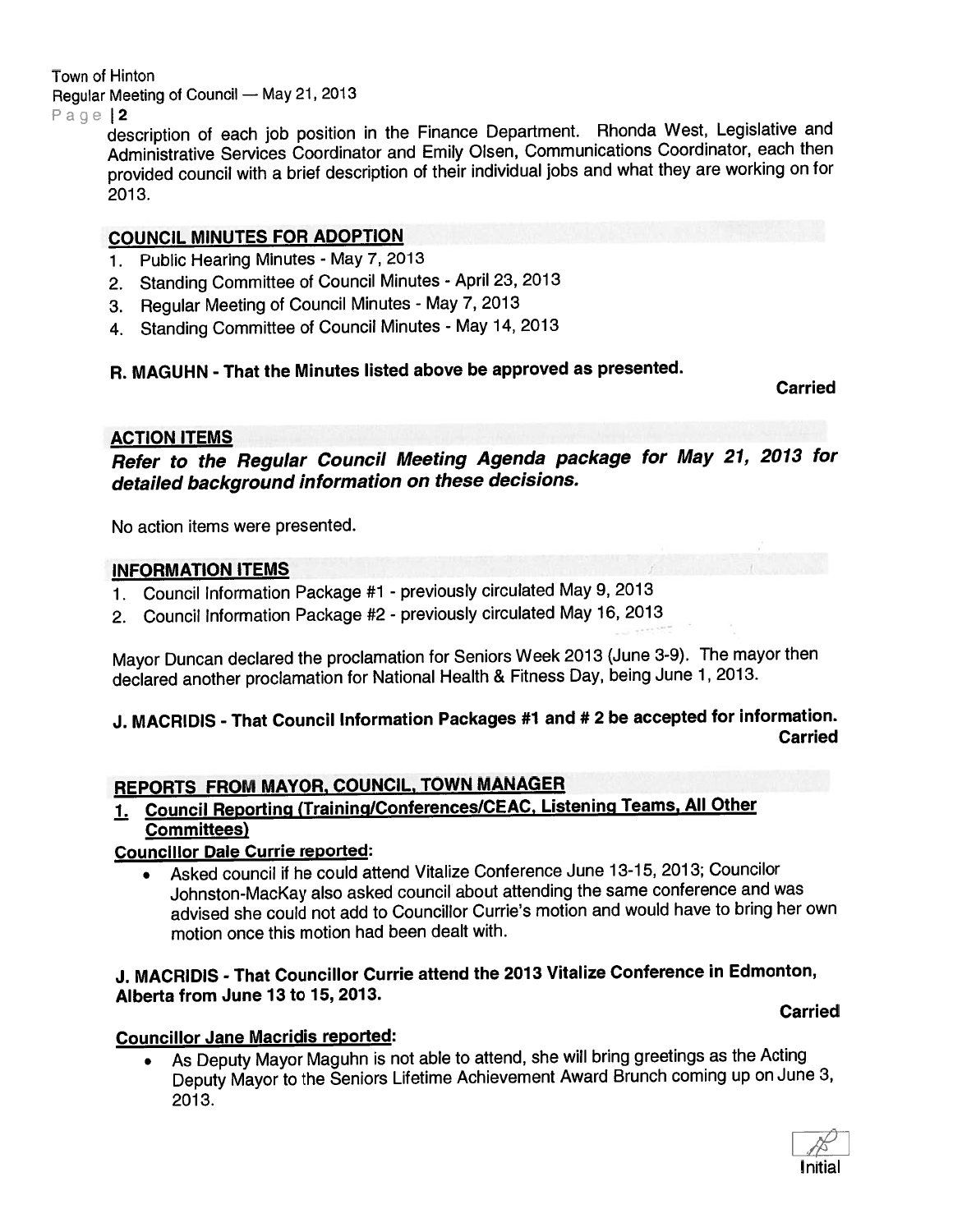The Library is <sup>a</sup> source of information re online newspapers and magazines.

### Deputy Mayor Ryan Maguhn reported:

- Attended Prom at Harry Collinge High School; the recreation centre venue was decorated outstanding;
- Policing Committee update <sup>44</sup> charges laid recently re drug operations in our community since last reporting; excellent job the ROMP are doing;
- The human remains recently discovered at the Brule sand dunes have been identified as historical in nature, not suspected to be involved in foul <sup>p</sup>lay;
- ESRD, Fire, ROMP, and Yellowhead County were all involved in large number of areas during the May long weekend to keep citizens safe; thanks to all of them
- Policing Committee is hosting <sup>a</sup> booth at the annual health and safety night June 5, 2013.

## Councillor Bill Bulger reported:

Thankful for council and community patience for length of time he was gone; good to be back; wonderful experience with wife and extended family; rewarding and learning time.

# Councillor Lorraine Johnston-Mackay reported:

• Asked for council's approval for her to also attend the Vitalize conference with Councillor Currie; there are <sup>a</sup> number of workshops she thinks she would benefit from culturally and from some boards & committees she sits on.

#### D. CURRIE - That Councillor Johnston-Mackay attend the <sup>2013</sup> Vitalize Conference in Edmonton, Alberta from June 13 to 15, 2013.

#### Carried

Vesna Dancers 25<sup>th</sup> anniversary concert coming up Thursday, May 24 at 7:00 pm at the recreation centre, admission is by donation to the door; proceeds going to the ACT<br>Theatre initiative;

# Mayor Ian Duncan reported:

- • Hinton transit pass promotion happening right now; with every purchase of <sup>a</sup> pass from May <sup>15</sup> to June <sup>15</sup> customers receive complimentary coffee and entry for Air Jasper plane ride
- • Council met with the board members of Grande Yellowhead Public School Division; this was their annual meeting to discuss some issues between municipality and school division.

#### 2. Acting Town Manager Report

# Acting Town Manager Mike Schwirtz reported:

- •Cleaning of streets has moved from the highway to the streets; doing Robb Road today and then moving the length of Switzer Drive; thanks for everyone's patience and caution; should be completed early next week;
- •Environmental cleanup week June <sup>3</sup> to 7; this is the opportunity to get rid of larger items; inform coming out shortly;
- Welcomed back Councillor Bulger from his trip;